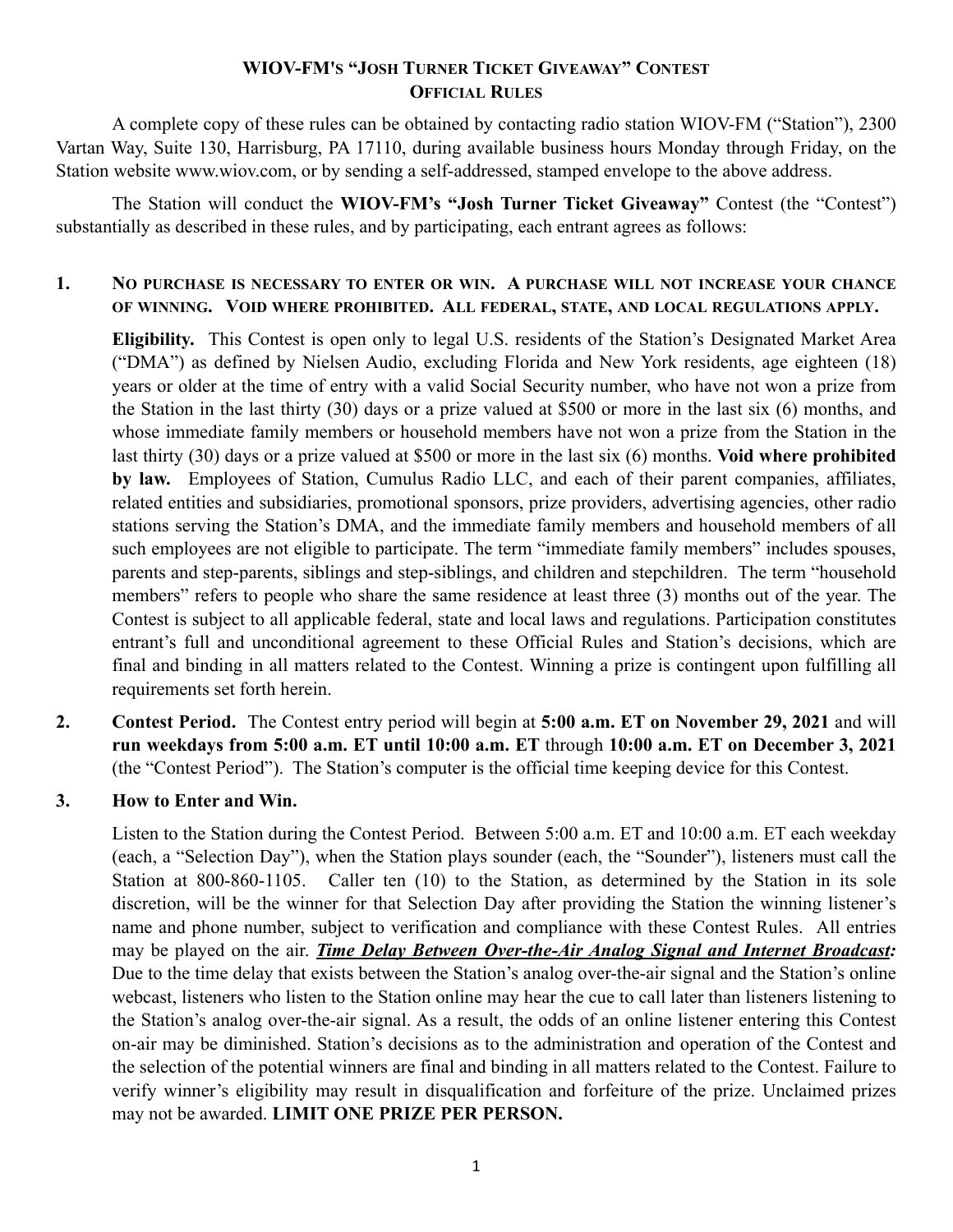- **4. Verification of Potential Winner.** THE ELIGIBILITY OF ALL POTENTIAL CONTEST WINNERS IS SUBJECT TO VERIFICATION BY STATION WHOSE DECISIONS ARE FINAL AND BINDING IN ALL MATTERS RELATED TO THE CONTEST. The potential winner must continue to comply with all terms and conditions of these Official Rules, and winning is contingent upon fulfilling all requirements. The potential winner may be notified by email and/or telephone call after the date of random drawing and/or winner determination. The potential winner will be required to sign and return to Station, within three (3) days of the date notice is sent, an affidavit of eligibility and a liability/ publicity release (except where prohibited) to claim the prize, if applicable. A winner who returns the affidavit of eligibility and liability/publicity release will be deemed to have accepted the contest prize and thereafter will not be permitted to rescind their acceptance of the prize and/or return the prize. If a potential winner cannot be contacted, fails to sign and return the affidavit of eligibility and/or the liability/publicity release within the required time period (if applicable), or if the prize or prize notification is returned as undeliverable, potential winner forfeits prize. In the event that the potential winner of a prize is disqualified for any reason, Station may award the applicable prize to an alternate winner by random drawing from among all remaining eligible entries. Unclaimed prizes may not be awarded.
- **5. Prizes.** Five (5) prizes will be awarded in this Contest. Each winner will receive:

Two (2) tickets to the Josh Turner concert at American Music Theatre in Lancaster, PA on April 22, 2022 at 8:00 p.m. ET.

The approximate retail value ("ARV") of each prize is **One Hundred Forty Dollars (\$140).**

## **TOTAL ARV OF ALL CONTEST PRIZES IS: Seven Hundred Dollars (\$700).**

Winner is responsible for all taxes associated with prize receipt and/or use. Odds of winning a prize depend on a number of factors including the number of eligible entries received during the Contest Period and listeners participating at any given time.

There is no substitution, transfer, or cash equivalent for prizes, except that the Station may, in its sole discretion and to the extent permitted by law, substitute prizes of comparable value or cash. The prizes are expressly limited to the item(s) listed above and do not include taxes, gratuities or any other expenses. Any tickets and/or gift certificates/cards awarded as part of a prize will be subject to the terms and conditions set forth by the issuer and are valid only on the date(s) printed on the tickets or gift certificates/cards. Other restrictions may apply.

If any prize or a portion of any prize is postponed, cancelled, or otherwise unavailable due to disease, epidemic, pandemic, quarantine, any acts of government and/or any reason that is beyond the control of Station or any Sponsor, then no substitution shall be provided. Station and any Sponsors make no representation or warranty about the safety of any prize. By accepting and using a prize, each winner acknowledges and assumes all risks of accepting and using the prize, and any other risks associated with the prize.

**6. Entry Conditions and Release.** By entering, each entrant agrees to: (a) comply with and be bound by these Official Rules and the decisions of the Station, which are binding and final in all matters relating to this Contest; (b) release and hold harmless Station, Cumulus Media New Holdings Inc., and each of their affiliated companies, participating sponsors, the prize suppliers and any other organizations responsible for sponsoring, fulfilling, administering, advertising or promoting the Contest, and each of their respective past and present officers, directors, employees, agents and representatives (collectively,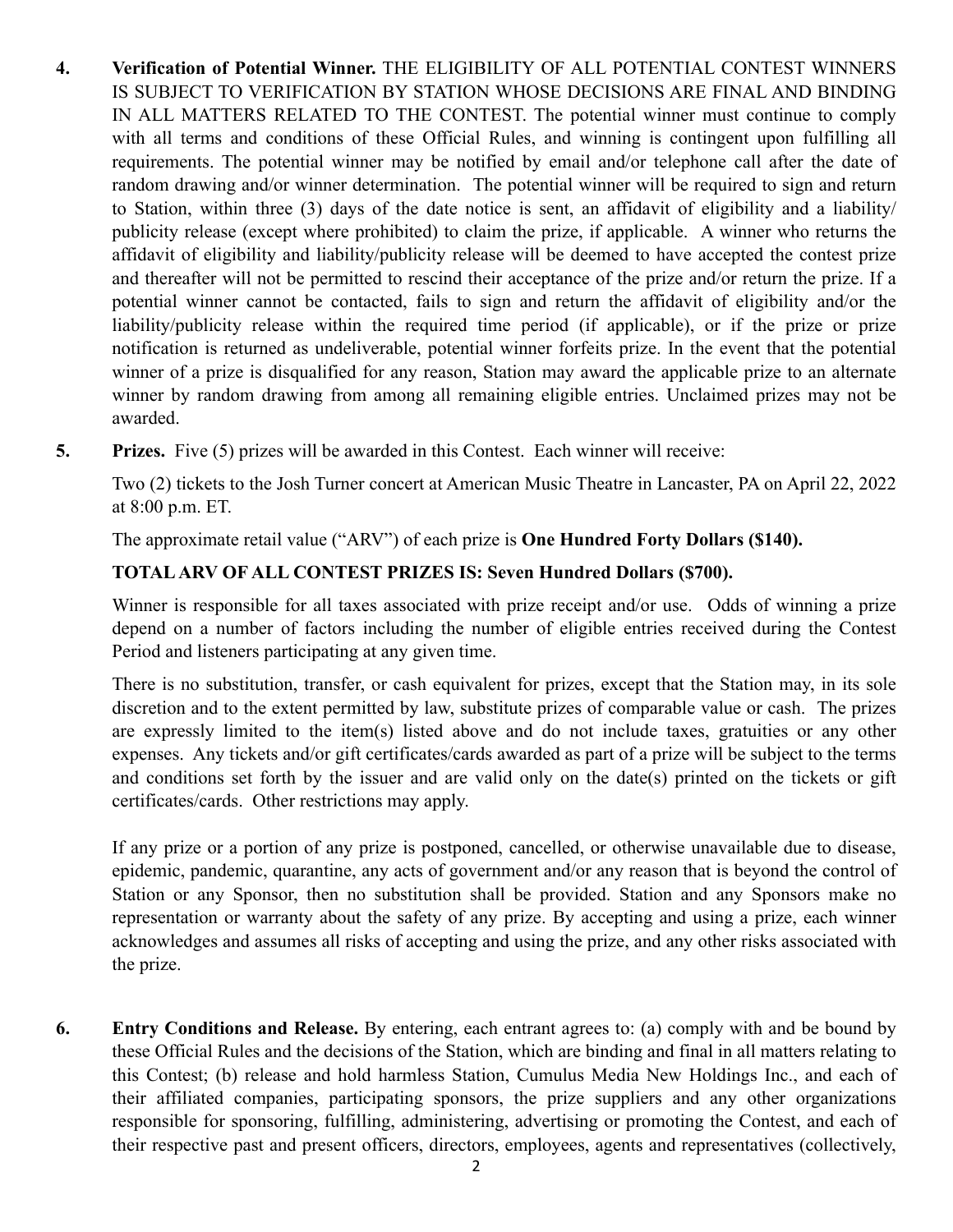the "Released Parties") from and against any and all claims, expenses, and liability, including but not limited to negligence and damages of any kind to persons and property, including but not limited to invasion of privacy (under appropriation, intrusion, public disclosure of private facts, false light in the public eye or other legal theory), defamation, slander, libel, violation of right of publicity, infringement of trademark, copyright or other intellectual property rights, property damage, or death or personal injury arising out of or relating to a entrant's entry, creation of an entry or submission of an entry, participation in the Contest, acceptance or use or misuse of prize (including any travel or activity related thereto) and/or the broadcast, exploitation or use of entry; and (c) indemnify, defend and hold harmless the Released Parties from and against any and all claims, expenses, and liabilities (including reasonable attorneys' fees) arising out of or relating to an entrant's participation in the Contest and/or entrant's acceptance, use, non-use or misuse of the prize.

- **7. Publicity.** Participation in the Contest constitutes entrant's consent to use by the Station and its agent of entrant's name, likeness, photograph, voice, opinions, entry, and/or biographical information (including hometown and state) for promotional purposes in any media, worldwide, without further payment or consideration, unless otherwise prohibited by law.
- **8. Taxes.** All State, Local, Federal and/or other taxes, duties, tariffs, title fees, licensing fees, or other fees for prizes awarded become the sole responsibility of the winner. All those who win a prize or prizes valued \$600 or more in any given year will be issued an IRS Form 1099 to report their winnings.
- **9. General Conditions.** Station reserves the right to cancel, suspend and/or modify the Contest, or any part of it, if any fraud, technical failures or any other factor beyond Station's reasonable control impairs the integrity or proper functioning of the Contest, as determined by Station in its sole discretion. Station reserves the right in its sole discretion to disqualify any individual it finds to be tampering with the entry process or the operation of the Contest or to be acting in violation of these Official Rules or acting in an unsportsmanlike or disruptive manner. Any attempt by any person to deliberately undermine the legitimate operation of the Contest may be a violation of criminal and civil law, and, should such an attempt be made, Station reserves the right to seek damages from any such person to the fullest extent permitted by law. Station's failure to enforce any term of these Official Rules shall not constitute a waiver of that provision.
- **10. Limitations of Liability.** The Released Parties are not responsible for: (a) any incorrect or inaccurate information, whether caused by Station, entrants, printing errors or by any of the equipment or programming associated with or utilized in the Contest; (b) technical failures of any kind, including but not limited to malfunctions, interruptions, or disconnections in phone lines or network hardware or software; (c) unauthorized human intervention in any part of the entry process or the Contest; (d) technical or human error that may occur in the administration of the Contest or the processing of entries; or (e) any injury or damage to persons or property that may be caused, directly or indirectly, in whole or in part, from entrant's participation in the Contest or receipt or use, non-use or misuse of any prize. No more than the stated number of prizes will be awarded. In event that a production, technical, programming or other error causes more than stated number of prizes as set forth in these Official Rules to be claimed, Station reserves the right to award only the stated number of prizes by a random drawing among all legitimate, unawarded, eligible prize claims.
- **11. Disputes.** Entrant agrees that: (a) any and all disputes, claims and causes of action arising out of or connected with this Contest, or any prizes awarded, shall be resolved individually, without resort to any form of class action; (b) any and all disputes, claims and causes of action arising out of or connected with this Contest, or any prizes awarded, shall be resolved exclusively by the United States District Court or the appropriate state court located in the Station's listening area; (c) any and all claims,